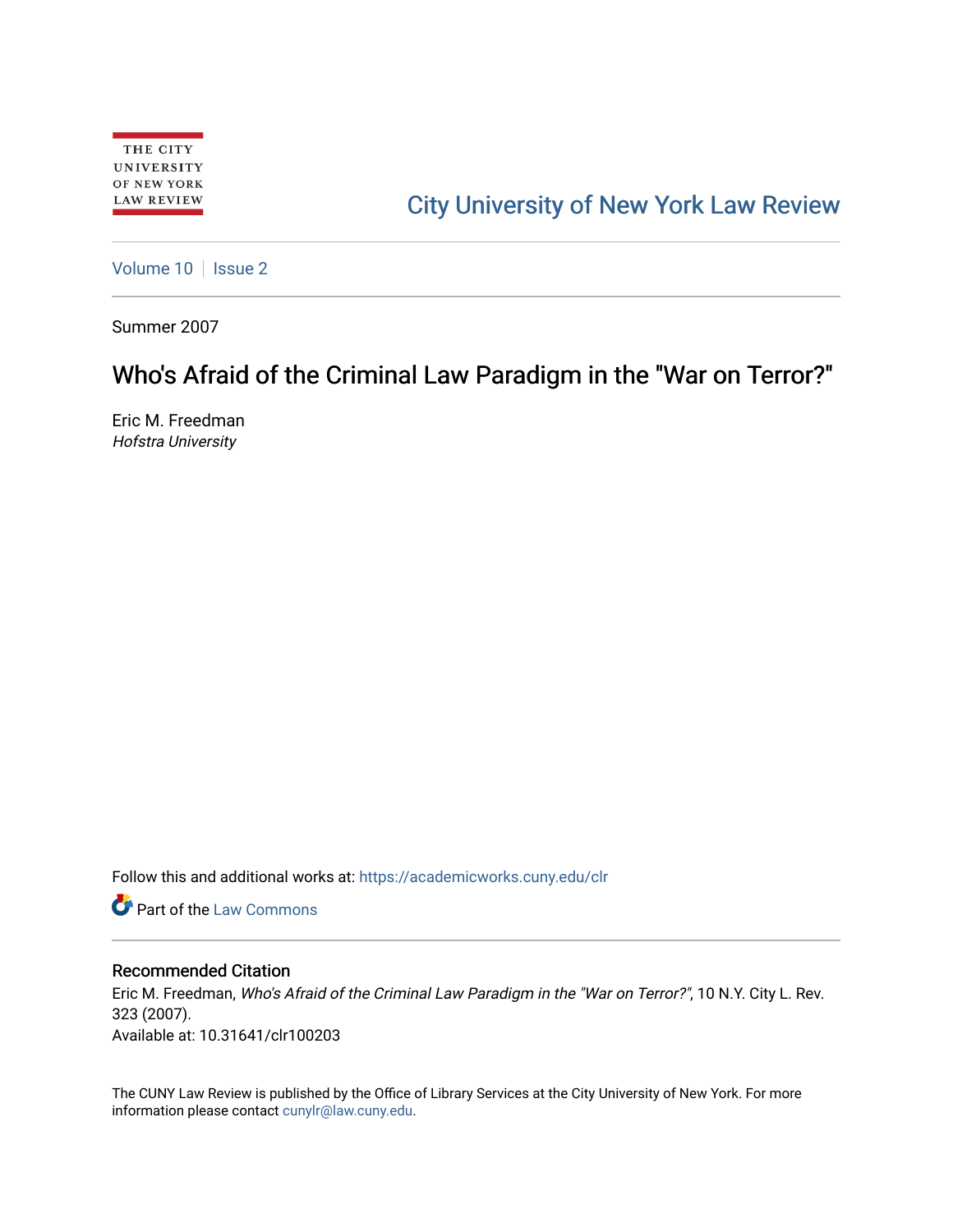### **WHO'S AFRAID OF THE CRIMINAL LAW PARADIGM IN THE "WAR ON TERROR?"**

### *Eric M. Freedman\**

The criminal law paradigm is now, and has been from the beginning, the right one to apply to the fight against terrorism.

The decision whether to respond to the individuals who perpetrated 9/11 within a war or a criminal framework was from the first day a policy choice. If President Bush had been competently advised by the White House Counsel, Alberto Gonzales, he would have been told that there was a choice to be made and further told that either decision would subject his actions to legal restraints.

What actually happened, as far as I can see, is that Gonzales accepted Bush's assertion "we are at war"<sup>1</sup> as though this were a description of objective empirical reality rather than a political determination. There almost certainly was not a well thought-out decision to choose between the war and criminal paradigms, $2$  each of which would involve benefits and burdens to the Executive Branch. Instead, Gonzales seemingly shared his boss's lay notion that "war" is shorthand for "the President can do whatever he damn pleases," and the word went forth from the White House that the government was to unleash all the forces at its command to liquidate enemies of the state.

But that edict was fundamentally incompatible with the Con-

<sup>\*</sup> Maurice A. Deane Distinguished Professor of Constitutional Law, Hofstra University School of Law; B.A., Yale University, 1975; M.A., Victoria University of Wellington (New Zealand), 1977; J.D., Yale University, 1979. Since 2002, Professor Freedman has served as a consultant to numerous legal teams involved in challenges to the gov-

ernment's post-9/11 detention policies. <sup>1</sup> *6o Minutes: The President's Story: The President Talks in Detail About his Sept. 11 Experience* (CBS television broadcast Sept. 10, 2003), http://www.cbsnews.com/stories/ 2002/09/11/60II/main521718.shtml (quoting President Bush's recollection of how he reacted to Chief of Staff Andrew Card's initial news of the World Trade Center attacks by saying "We're at war . . .").

<sup>2</sup> *Id.* (President Bush recalling himself thinking "I didn't need any legal briefs, I didn't need any consultations, I knew we were at war," and telling the Secretary of Defense that "we're going to find out who did this and . . . [we] are going to go get them."). After this Symposium was held, Gonzales, in a speech delivered at the Coast Guard Academy on September 6, 2007, has offered an account of the events in which "reaching a law of war framework was thoroughly-debated and fully-discussed." Prepared Remarks of Attorney General Alberto R. Gonzales at the U.S. Coast Guard Acad. (Sept. 6, 2007), http://www.usdoj.gov/ag/speeches/2007/ag\_speech\_070906. html. It does not seem too early to predict that history will not ultimately bear out this claim.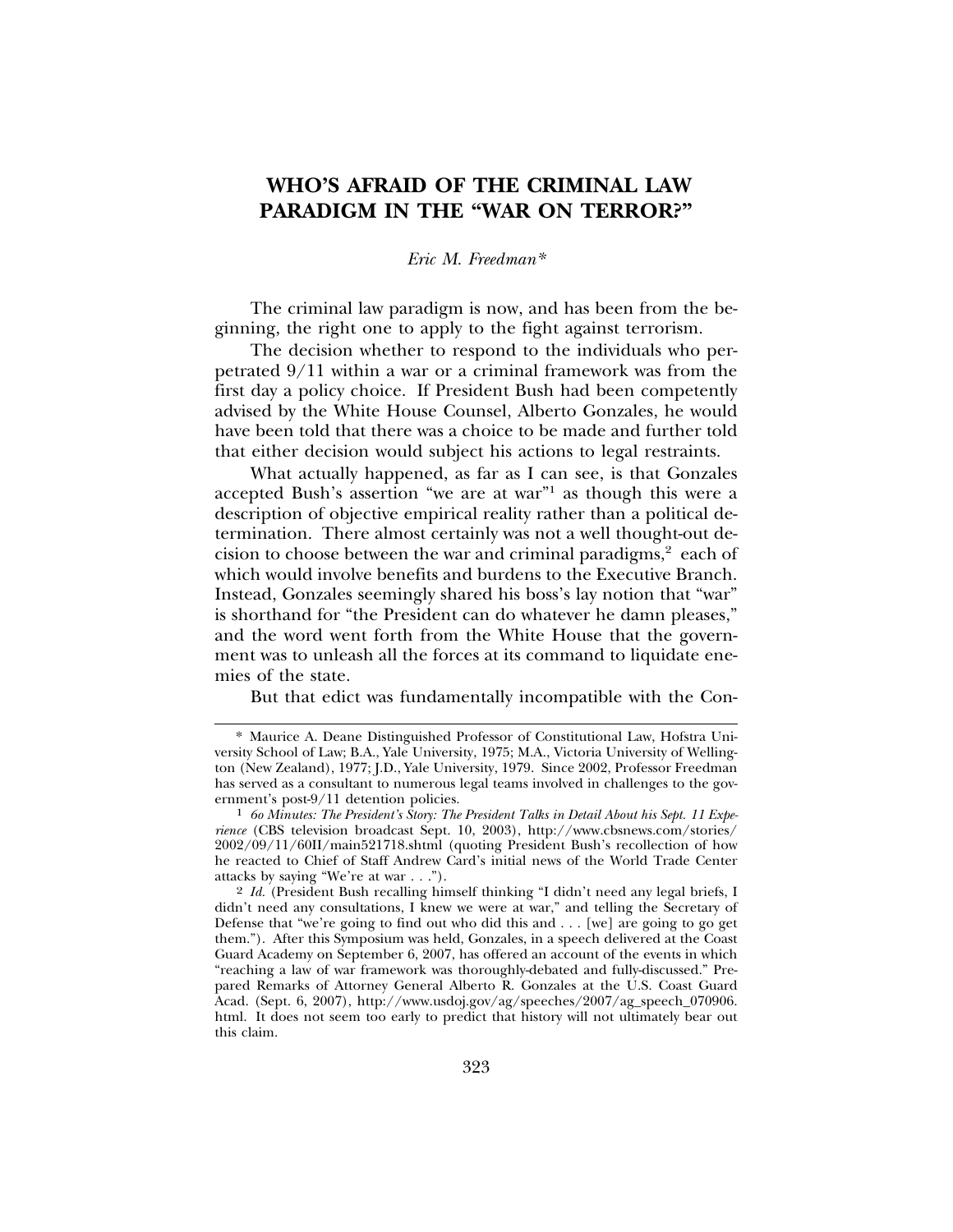stitution. Whatever powers the Executive exercises, including the war power, are subject to legal restraints.<sup>3</sup> That is precisely what is meant by a government of laws. And, therefore, when the technical people like Viet Dinh and John Yoo got involved they had the impossible task of attempting to somehow neutralize laws whose very purpose was to constrain executive powers.4

The result of its initial failure is that the administration has gotten neither the benefits that would have flowed from a principled application of the war model — for which this country previously had a high reputation<sup>5</sup> — nor the much greater benefits that would have resulted from using the criminal justice system to deal with the individuals involved.

But now, over five years later, we have the remarkable spectacle of defenders of the administration attacking its critics for its own nonfeasance. In the words of David Rivkind and Lee Casey:

The President's critics . . . should honestly admit that their differences [with him] are, by and large, matters of policy which can and should be debated as such. The question is . . . which legal paradigm—war or law enforcement—makes most sense in meeting the threat. Those who believe that captured al Qaeda operatives should be treated as ordinary criminal defendants (rather than unlawful enemy combatants), entitled to all of the rights enjoyed by civilians in the federal and state courts . . . should acknowledge making a policy choice . . . [and] explain why they believe this to be right and just, and how they think it will checkmate al Qaeda.<sup>6</sup>

Well, better late than never I suppose, and I am more than happy to explain why I wrote in early 2002 that "conducting such trials before military tribunals, even if legal, would be tragically misguided public policy."7 I said then, quoting Edmund Burke in discussing the American Revolution, that in determining what course to pursue, the question is not "what a lawyer tells me I *may* do; but

<sup>3</sup> *See* Hamdan v. Rumsfeld, 126 S. Ct. 2749, 2774 (2006) (explaining that the President may not disregard limitations placed on his war powers).

<sup>4</sup> Viet Dinh and John Yoo served as Deputy Assistant Attorneys Generals in the Office of Legal Counsel of the U.S. Department of Justice from 2001–2003. For more information see ABA, Patriot Debates, http://www.abanet.org/natsecurity/patriot debates/bios (last visited Oct. 1, 2007).

<sup>&</sup>lt;sup>5</sup> JOSEPH MARGULIES, GUANTÁNAMO AND THE ABUSE OF PRESIDENTIAL POWER 73-83 (2006).

<sup>6</sup> David B. Rivkin, Jr. & Lee A. Casey, *Claims and Counterclaims*, WALL ST. J., Oct. 5, 2006, at A20.

<sup>7</sup> Eric M. Freedman, *The Bush Military Tribunals: Where Have We Been? Where Are We Going?*, 17 CRIM. JUST. 14, 16 (2002).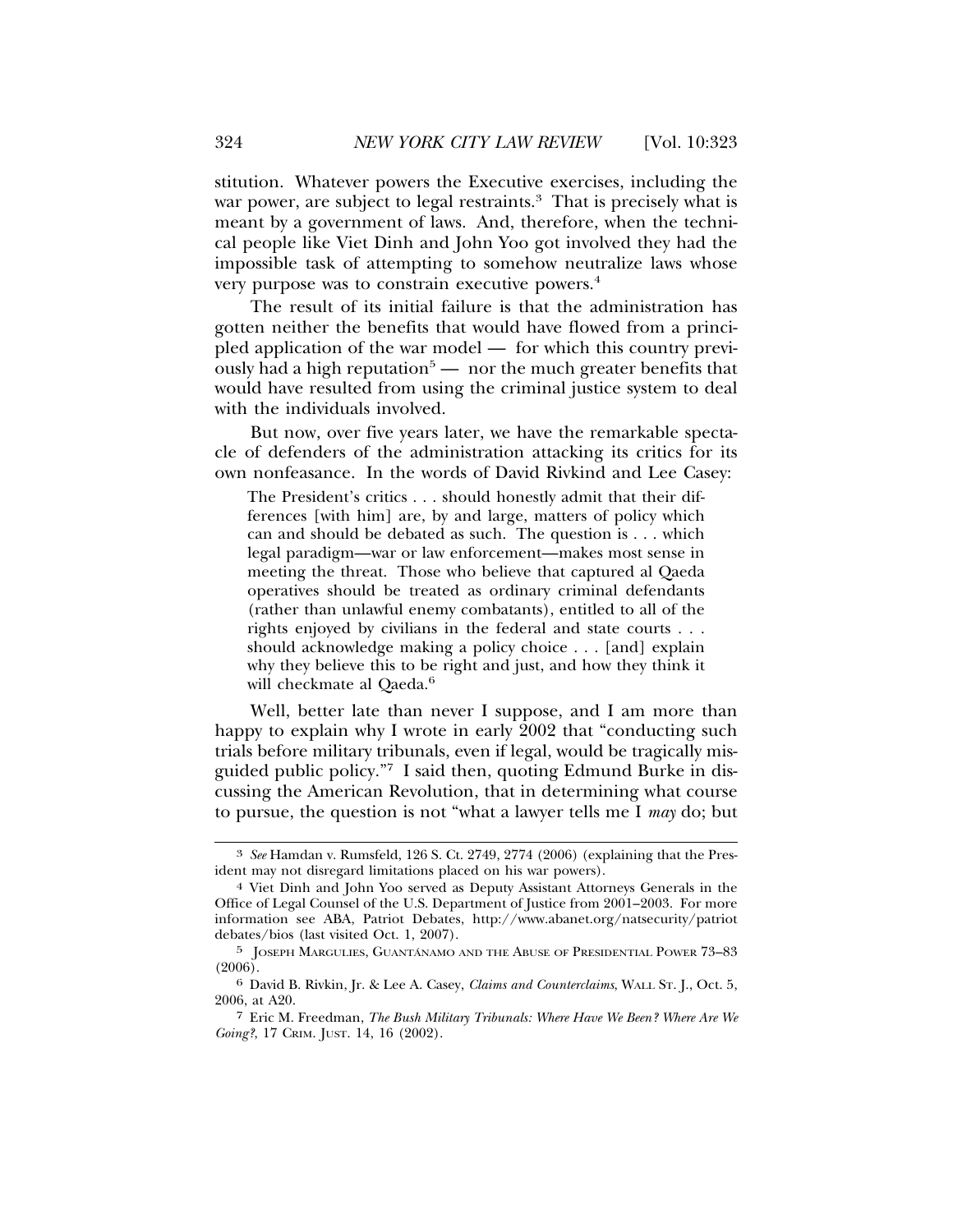what humanity, reason, and justice tell me I ought to do."<sup>8</sup> So let me briefly apply those criteria to this issue.<sup>9</sup>

Suppose the President had said on September 12, 2001:

My friends, a terrible crime has been committed on our soil. To the extent that a government sent infiltrators here, we will deal with that government by wiping it out. But to the extent that a small group of murderers thinks it can disrupt our institutions and cause us to abandon our core values, we will show the world the contrary. We will capture them wherever in the world they are. We will give them a fair trial, which we will invite Al Jazeera to broadcast, just as we did when our embassies in Africa were blown up. And we will let the world judge whose sort of government it would rather live under.

Indeed, in a criminal trial replete with due process, an excellent defense team, and protection of the government's security needs, an openly-selected jury in a public trial convicted the embassy bombers but refused to sentence them to death on the grounds that doing so would create martyrs.<sup>10</sup> As a result, those defendants—like the Blind Sheik, the people accused of planning to bomb tunnels and bridges in New York, and those who bombed the World Trade Center in  $1993^{11}$  — are serving long sentences<sup>12</sup> and are forgotten.

John Yoo might concede this point but would likely argue that the criminal process functions to adjudicate past events, not to deal with ongoing "threats that [have] to be stopped."<sup>13</sup> First of all, that is not true, as the "bridge and tunnel" case shows. In fact, law enforcement authorities frequently act to forestall future activities. The available tools include, to take just a few examples, arresting

13 *See* Adam Liptak, *Confession at Guantanamo by 9/11 Mastermind May Aid Other ´ Qaeda Defendants*, N.Y. TIMES, Mar. 16, 2007, at A15.

<sup>&</sup>lt;sup>8</sup> *Id.* (citing Edmund Burke, Second Speech on Conciliation with America (Mar. 22, 1775)).

<sup>&</sup>lt;sup>9</sup> *See generally id.* (expanding on a number of these points).

<sup>10</sup> KIRSTEN SCHARNBERG, *Bulldog*, CHICAGO TRIBUNE, Feb. 27, 2005, (Magazine), at

<sup>10.11</sup> Joseph P. Fried, *Sheik Sentenced to Life in Prison in Bombing Plot*, N.Y. TIMES, Jan. 18, 1996, at A1; Benjamin Weiser, *Mastermind Gets Life for Bombing of Trade Center*, N.Y. TIMES, Jan. 9, 1998, at A1; Bruce Fein, *Simply Follow the Constitution*, A.B.A. J., Sept. 2007, at 39, 40.

<sup>12</sup> *See* United States v. Yousef, 327 F.3d 56, 161, 164 (2d Cir. 2003) (affirming conviction, and 240-year sentence, of Ramzi Ahmed Yousef for his role in the 1993 World Trade Center plot), *cert. denied*, 540 U.S. 933 (2003); United States v. Rahman, 189 F.3d 88, 111 (2d Cir. 1999) (affirming sentence of life imprisonment for Sheik Omar Abdel Rahman, for his involvement in the conspiracy to kill Egyptian President Hosni Mubarak, and lesser sentences for conspiracy to bomb office buildings, tunnels, and bridges in New York City), *cert. denied*, 528 U.S. 1094 (2000).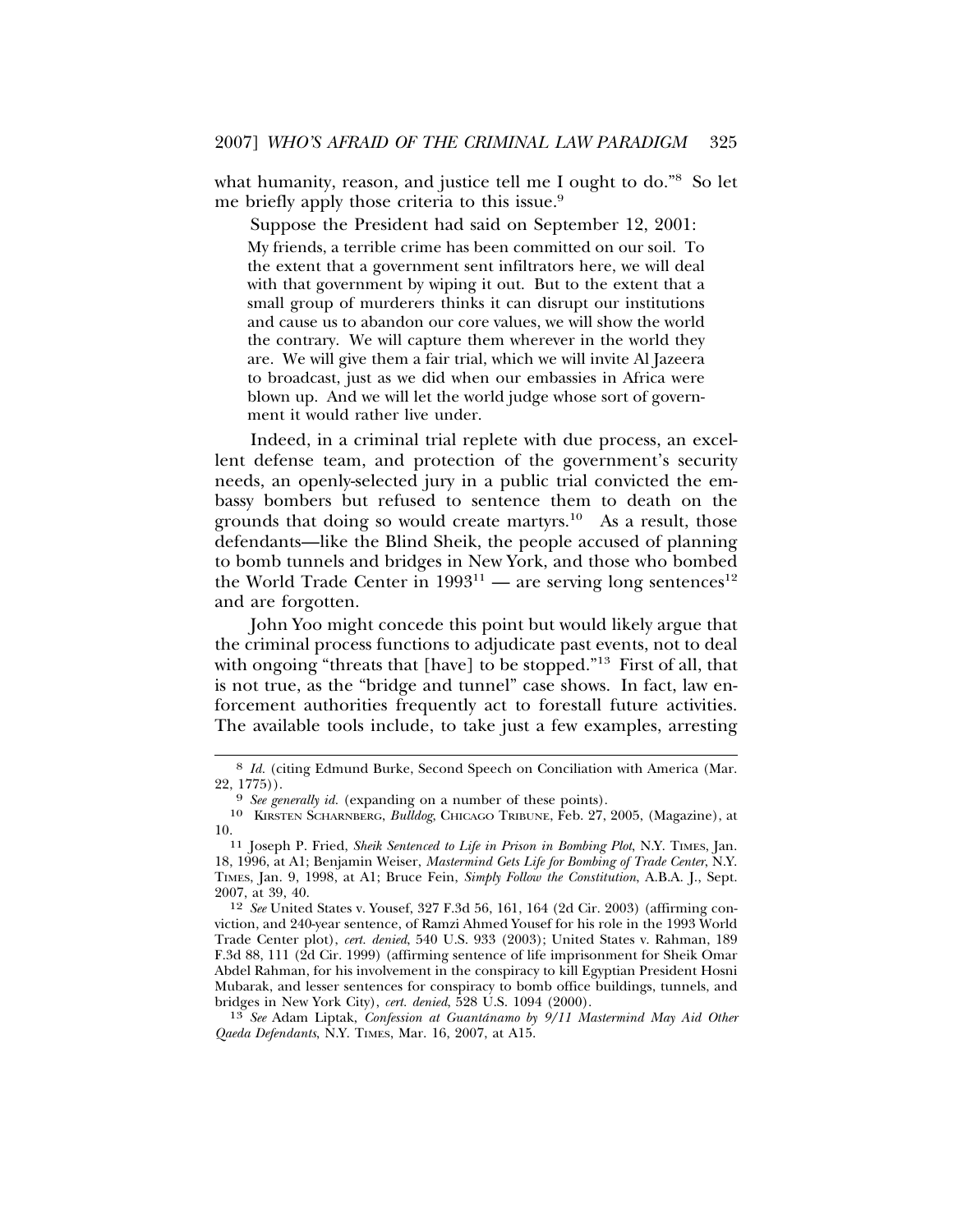people for conspiracy, detaining them for immigration violations, and holding them as material witnesses while collecting information.14 Those are some of the reasons Janet Reno and a number of other former federal prosecutors filed a brief in the *Al Marri* case in the Fourth Circuit, saying that criminal law was perfectly adequate to deal with the present threats.<sup>15</sup>

To be sure, since an arrested defendant has the right to remain silent the government cannot require him to provide information, with or without the use of coercion. But then again, the overwhelming outcome of all criminal cases is a plea bargain—as in the John Walker Lindh case—and in a plea bargain the defendant has every incentive to voluntarily provide accurate information.16

That's just not good enough, responds James Comey, the U.S. Attorney who handled the case of Jose Padilla and later served near the top of the Justice Department. We were very sure that Padilla was bent on blowing up buildings, but—take your choice—we either "could not use the evidence because of the sources and methods that generated it,"17 or our evidence was "clear and convincing," but maybe not "beyond reasonable doubt."18 In short, we in the executive branch decided that we wished to be free of legal constraints limiting our power to imprison citizens and

16 *See* Dean E. Murphy*, American Taliban Soldier Seeks Less Prison Time*, N.Y. TIMES, Sept. 29, 2004, at A6. *Cf.* Scott Shane & Mark Mazetti, N.Y. TIMES, May 30, 2007, at A1 ("As the Bush administration completes secret new rules governing interrogations, a group of experts advising the intelligence agencies are arguing that the harsh techniques used since the 2001 terrorist attacks are outmoded, amateurish and unreliable.").

17 This almost surely means it was coerced, since the government routinely prosecutes criminal cases while preserving the secrecy of legitimate intelligence "sources and methods" utilizing the Classified Information Procedures Act, 18 U.S.C.A. app. 3 §§ 1–13 (2007). In a variation on this argument, Gonzales asserted in his Coast Guard Academy speech, *supra,* note 3, that because "the United States military cannot be expected to stop fighting the enemy to gather evidence like police officers in a local murder case," it could not present a case in criminal court that would comply with normal evidentiary rules. The former Attorney General appears not to have read either United States v. Verdugo–Urquidez, 494 U.S. 259 (1990) or Fed. R. Evid. 807.

18 Comey, *supra* note 14, at 414.

<sup>14</sup> This technique was used, for example, in the case of Jose Padilla. *See* James B. Comey, *Fighting Terrorism and Preserving Civil Liberties*, 40 U. RICH. L. REV. 403, 414  $(2005 - 2006)$ .

<sup>15</sup> Brief for Former Senior Justice Department Officials as Amici Curiae Supporting Petitioners–Appellants at 9–15, Al-Marri v. Wright, 487 F.3d 160 (4th Cir. 2006) (No. 06-7427), 2006 WL 3670673 (providing numerous examples). *See also* Kelly Anne Moore, *Take Al Qaeda to Court*, N.Y. TIMES, Aug. 20, 2007, at A19 (op-ed by former federal prosecutor adding further examples). For an empirical social science study supporting this conclusion, see MARK S. HAMM, TERRORISM AS CRIME 16 (2007).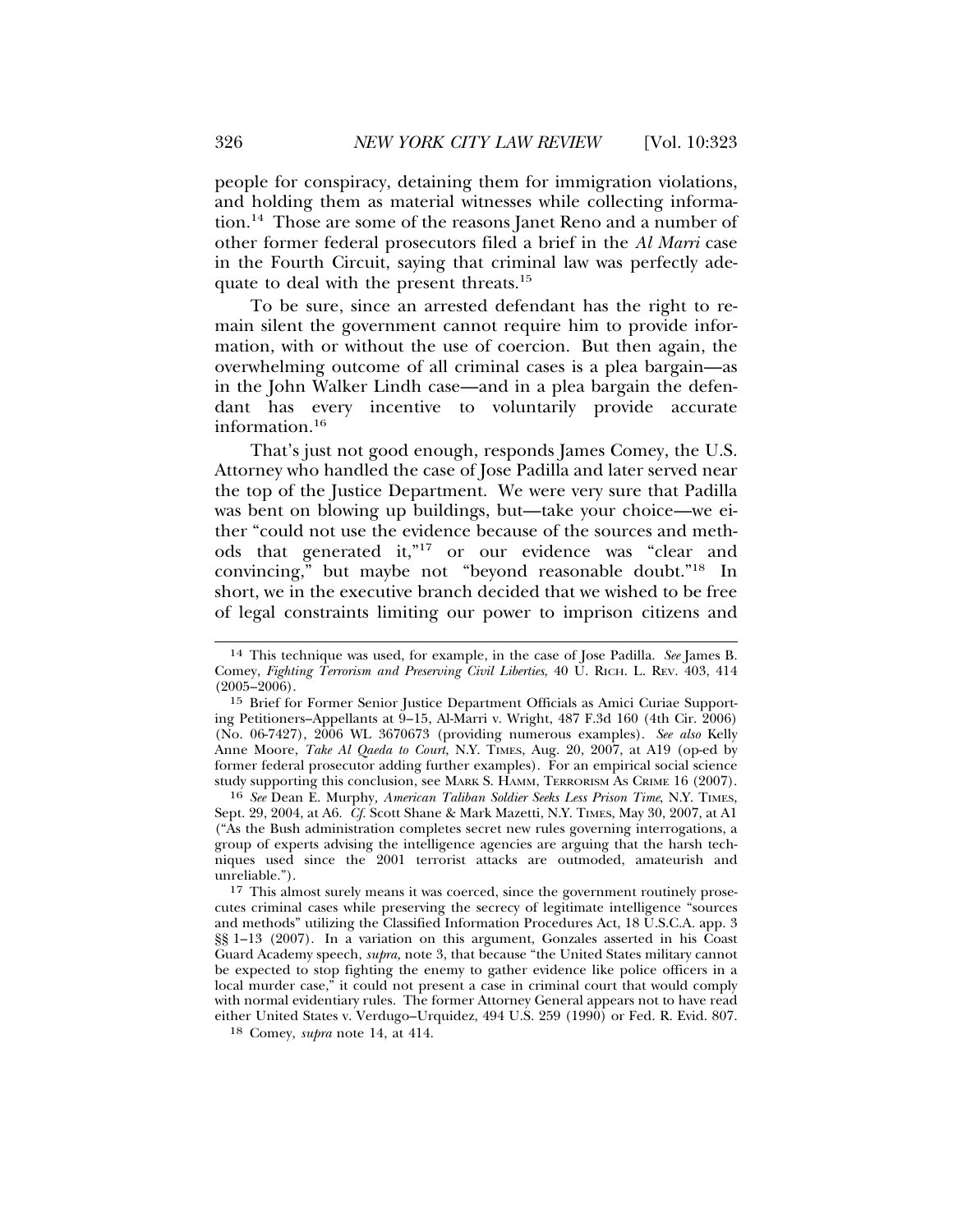therefore unilaterally declared ourselves exempt from judicial review of our decisions.19

All I can say is that Dr. Wen Ho Lee—who you will recall had "links" to China and whose dealings with the secrets of the hydrogen bomb were said to pose a risk of blowing up the planet—is lucky that he was not designated "an enemy combatant."20

Certitude is not the test of certainty. Governments are sometimes, dare I say often, mistaken. That may be through tyrannical malice or it may be through incompetence, as in the case of Brandon Mayfield who was wrongly connected to the Madrid train bombings.21 Or it may be through a commendable desire on the part of executive officials to err on the side of caution. Whatever explanation you like, one purpose of due process is to ensure simple accuracy.

If there might exist some shadowy international plot against the country, it is important for all concerned to get the facts straight. And, contrary to the idea that "on 9/11 everything changed," there is nothing in the least bit new about this. To pick just a few scattered examples, there was a real Gunpowder Plot in 1605 to blow up the Houses of Parliament, but in an effort to demonstrate links to Spain many people were tortured and ulti-

<sup>19</sup> Is this an overstatement? Consider the record. The government suddenly declared Padilla an "enemy combatant" when after holding him in custody for some time it found itself unable to produce any evidence against him. *See* Padilla v. Bush, 233 F. Supp. 2d 564, 571–73 (S.D.N.Y. 2002). While Padilla sat incommunicado in a military brig (just a few weeks before the Supreme Court was to rule on the lawfulness of his detention), Mr. Comey gave a press conference on Capital Hill accusing Padilla of involvement in an extraordinarily wide-ranging plot to detonate a "dirty bomb" in the United States and blow up a number of apartment buildings using natural gas. *See* Jerry Seper, *Padilla Tied to Apartment Plot; Justice Outlines Bomb Scheme*, WASH. TIMES, June 2, 2004, at A3. Eventually, the government, in a successful effort to moot a case that it was destined to lose in the Supreme Court, transferred Padilla back to the criminal justice system. *See* Padilla v. Hanft, 126 S. Ct. 1649 (2006) (mem.) (denying petition for writ of certiorari). At that point, all the spectacular allegations disappeared and he was charged with having traveled overseas from October 1993 to November 2001 "to receive violent jihad training and to fight violent jihad." Press Release, Dep't of Justice, Jose Padilla Charged with Conspiracy to Murder Individuals Overseas, Providing Material Support to Terrorists (Nov. 22, 2005), http://www. usdoj.gov/opa/pr/2005/November/05\_crm\_624.html. *See* Owen Fiss, *The War Against Terrorism and the Rule of Law,* 26 OXFORD J. LEG. STUD. 235, 239–40 (2006).

<sup>20</sup> *See* Matthew Purdy & James Sterngold, *The Prosecution Unravels: The Case of Wen Ho Lee*, N.Y. TIMES, Feb. 5, 2001, at A1 (noting the apology of District Judge upon the release of Wen Ho Lee).

<sup>21</sup> ERIC LICHTBLAU, *U.S. Will Pay \$2 Million to Lawyer Wrongly Jailed*, N.Y. TIMES, Nov. 30, 2006, at A18. *See also* Press Release, Fed. Bureau of Investigation, Statement on Brandon Mayfield Case (May 24, 2004), http://www.fbi.gov/pressrel/pressrel04/ mayfield052404.htm.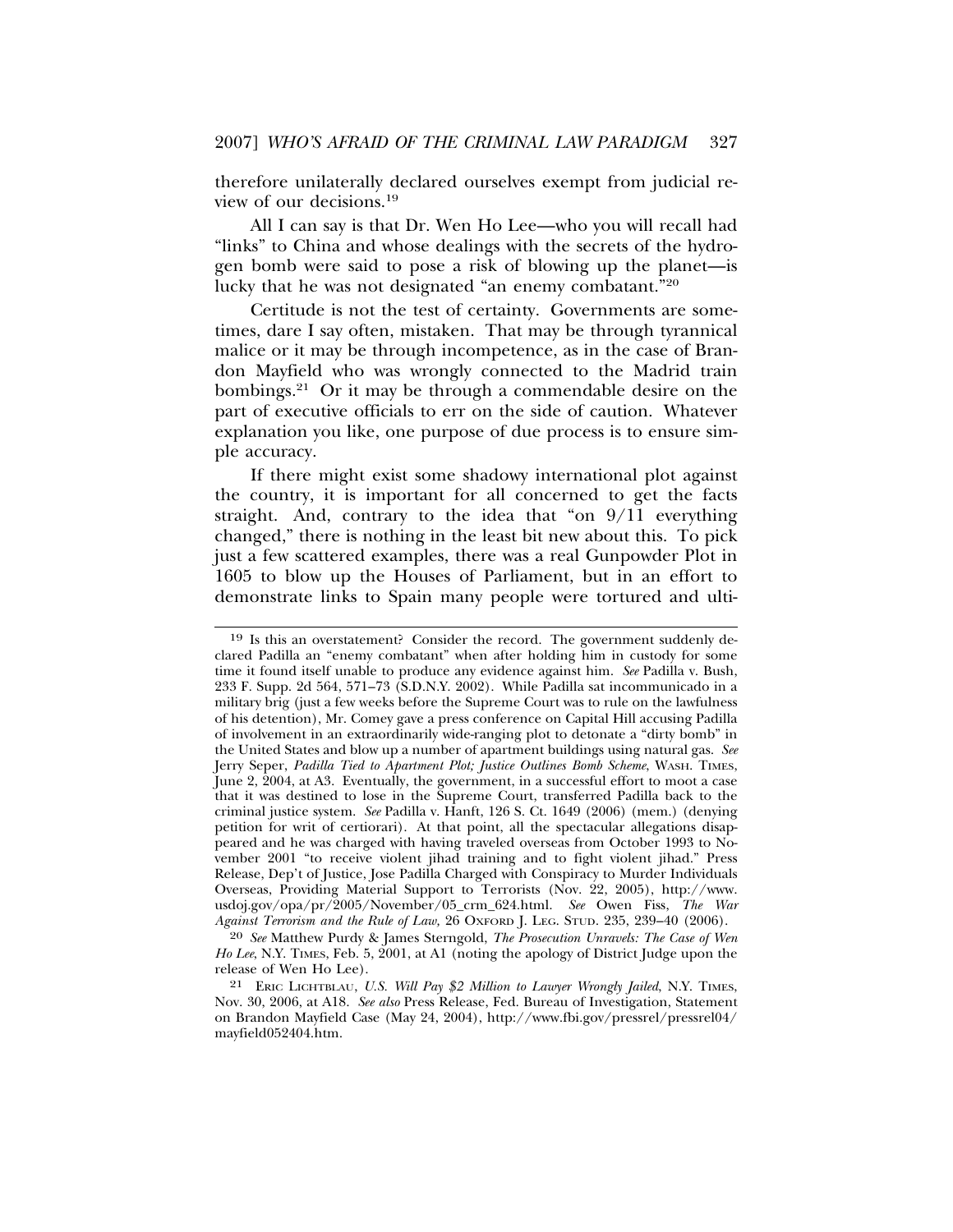mately wrongly executed.22 In the so-called Haymarket Massacre of 1886, a bomb was undeniably thrown at police lines during an anarchist rally in Chicago and seven policemen died.<sup>23</sup> But in the atmosphere of mass hysteria against the international Bolshevik conspiracy that followed, the resulting trials led to the execution of four people whom the governor concluded a few years later were innocent and pardoned posthumously.24 Similarly, in 1920, a huge bomb concealed in a wagon blew up on Wall Street, killing thirtythree ordinary passers-by.<sup>25</sup> A note was left at the scene by anarchists (and it was an anarchist who had assassinated President Mc-Kinley in 1901),<sup>26</sup> leading the Washington Post to call the event "an act of war," supported no doubt by Italy. $27$  Amid the resulting hysterical "Red Scare" and surrounding mass deportations the criminal trials received by those anarchists that the authorities managed to capture are ones whose outcomes are still seriously questioned.28 Nor do we need to look deep into the past to know that even when due process protections do apply, the legal system is fallible: there have been 124 exonerations of Death Row inmates since 1973.<sup>29</sup>

The fact that our system is designed to limit the power of executive officials is not a bug; it is a product feature. The difference between a government that acts on what it "knows" and a government that is required to prove its charges in adversarial proceedings before a neutral tribunal is the difference between a government of laws and a police state. And lawyers who fight to enforce this difference are not engaged in "lawfare" but in promoting the precise values for which the United States armed forces

27 Gage, *supra* note 25.

28 CHOICES, WORLD ALMANAC VIDEO, LANDMARK AMERICAN TRIALS (1999), https:// www.choices.web.aplus.net/guidebooks/WAV/SaccoVanzetti.pdf; James Barron, *After 1920 Blast, The Opposite of 'Never Forget,'* N.Y. TIMES, Sept. 17, 2003, at B1.

29 Death Penalty Info. Ctr., Innocence and the Death Penalty, http://www. deathpenaltyinfo.org/article.php?did=412&scid=6 (last visited Sept. 30, 2007).

<sup>22</sup> ANTONIA FRASER, THE GUNPOWDER PLOT: TERROR AND FAITH IN 1605 (1996). *See also* A v. Secretary of State for the Home Department [2005] UKHL 71 (appeal taken from Eng.) (speech of Lord Hope of Craighead, ¶ 103).

<sup>23</sup> Chicago Public Library, 1886, May 4: The Haymarket Tragedy (1996), http:// www.chipublib.org/004chicago/disasters/haymarket.html.

<sup>24</sup> *Id.*

<sup>25</sup> Beverly Gage, The First Wall Street Bomb, Hist. News Serv., Sept. 17, 2001, http://www.h-net.org/~hns/articles/2001/091701a.html; *see also* Daniel Gross, *Previous Terror on Wall Street—A Look at a 1920 Bombing*, THESTREET.COM, Sept. 20, 2001, http://www.thestreet.com/comment/ballotdance/10001305.html.

<sup>26</sup> *See* Leroy Parker, *The Trial of the Anarchist Murderer Czolgos,* 11 YALE L. J. 80 (1901); Sidney Fine, *Anarchism and the Assasination of McKinley*, 60 Am. Hist. Rev. 777 (1955); Lona Manning, *9/16: Terrorists Bomb Wall Street,* http://crimemagazine.com/ 06/wallstreetbomb,0115-6.htm,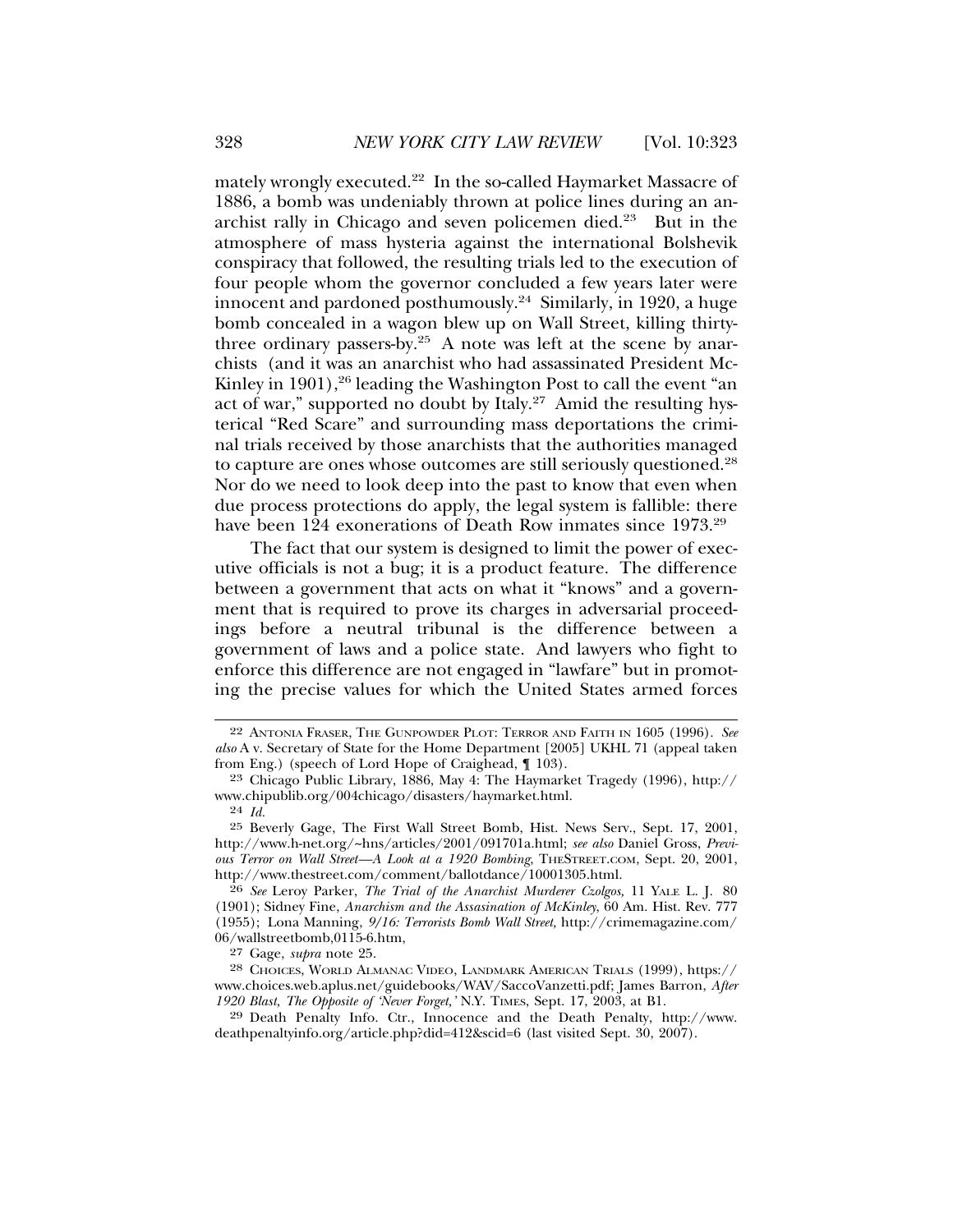should be fighting when they go to war in the name of the American people. To sue the government is not to wage war against it by other means, but rather to channel what otherwise might be violent resistance into a form of opposition which legitimates that very government.30

Does constraining Executive action involve risks? Of course it does. But so does allowing the Nazis to march in Skokie. If the Nazis ever gained office they would abolish free speech. But we take that risk consciously.<sup>31</sup> In a land of free speech Nazis are much less likely to come to power.<sup>32</sup> Conversely, to allow the government to suppress them in order to guard against that risk is both to sacrifice the vibrancy of discussion on which we stake our hopes of a better future and to hand our enemies a pre-emptive victory by becoming like them in order to defeat them.33

As he was leaving office in December 2006, Donald Rumsfeld said,

I don't think I would have called it the 'war on terror.' . . . I've worked to reduce the extent to which that [label] is used and increased the extent to which we understand it more as a . . . conflict . . . against a relatively small number of terribly dangerous and violent extremists.<sup>34</sup>

That's the correct definition of the problem.

And perhaps when David Rivkind understands it, he will also understand the appropriate solution. But he has not gotten the

32 *See* Dennis v. United States, 341 U.S. 494, 588 (1951) (Douglas, J., dissenting) ("Communism has been so thoroughly exposed in this country that it has been crip-<br>pled as a political force. Free speech has destroyed it as an effective political party.").

<sup>33</sup> See People v. Huss, 241 Cal. App. 2d 361, 368 (1966) ("Speech is free under the First Amendment, not so much because free speech is inherently good as because its suppression is inherently bad."); THOMAS I. EMERSON, THE SYSTEM OF FREEDOM OF EXPRESSION 7 (Vintage Books ed. 1971); Eric M. Freedman, *A Rational Constitutional Faith: Remarks in Response to Professor Amsterdam*, 33 HOFSTRA L. REV. 417, 418–20 (2004–2005); Eric M. Freedman, The People of the State of New York v. Jesse A. Stump*: Dissenting Opinion, in* GROUP DEFAMATION AND FREEDOM OF SPEECH: THE RELA-TIONSHIP BETWEEN LANGUAGE AND VIOLENCE 331 (Monroe H. Freedman & Eric M. Freedman eds., 1995). *See also* A v. Secretary of State for Home Department [2004]

UKHL 56 (appeal taken from Eng.) (speech of Lord Hoffmann, ¶¶ 91, 95–96). <sup>34</sup> Cal Thomas, *For Rumsfeld, 'War on Terror' Is Misleading Label*, CHI. TRIB., Dec. 12, 2006, at 23.

<sup>30</sup> *See generally* Scott Horton, *State of Exception: Bush's War on the Rule of Law*, HARPER'S MAG., July 2007, at 74, 75 (explaining that "the lawfare doctrine is the conceptual framework that best reveals the degree to which the Bush administration has effectively declared war on the rule of law itself.").

<sup>31</sup> *See* Gitlow v. New York, 268 U.S. 652, 672–73 (1925) (Holmes & Brandeis, JJ., dissenting) ("If in the long run the beliefs expressed in proletarian dictatorship are destined to be accepted by the dominant forces of the community, the only meaning of free speech is that they should be given their chance and have their way.").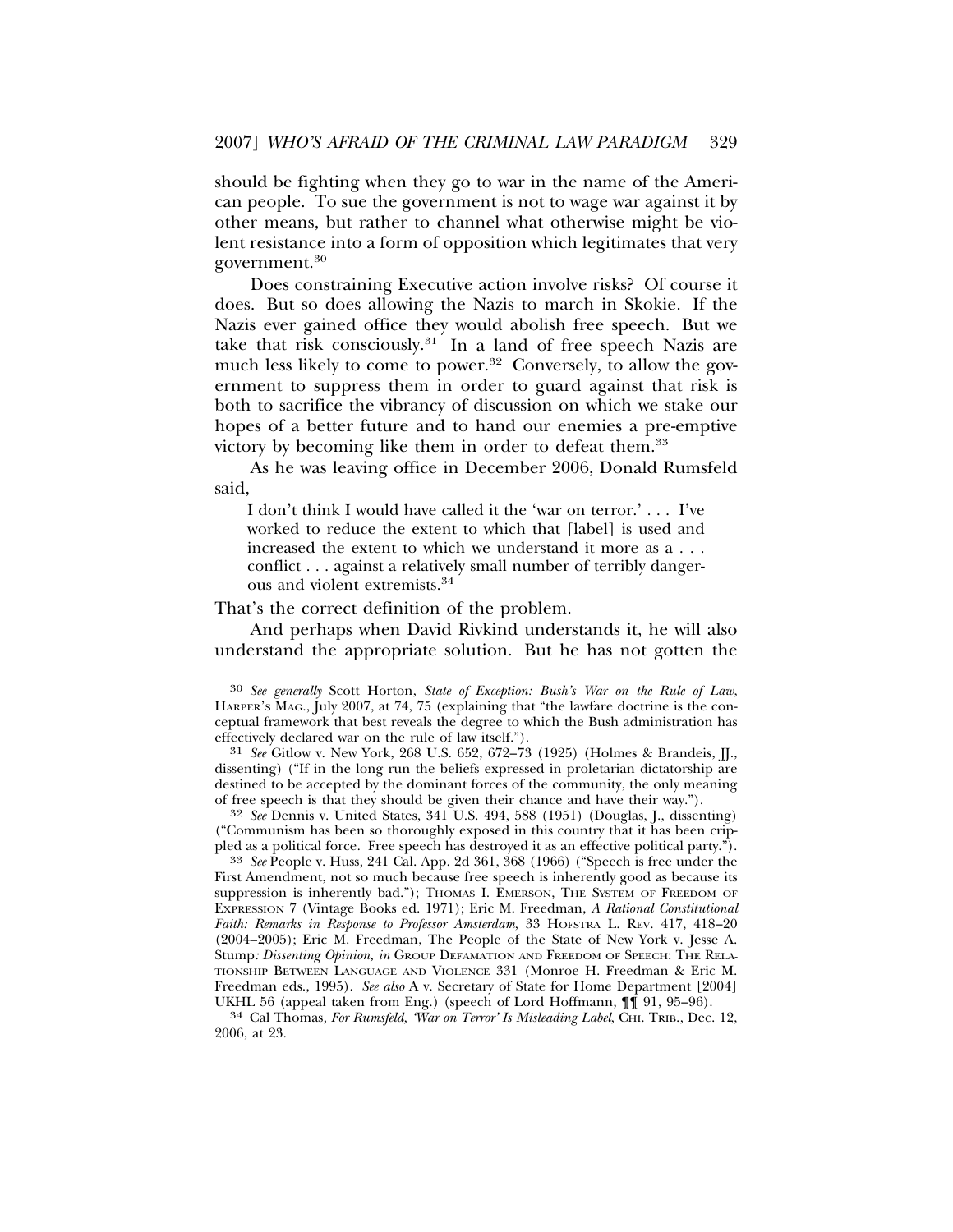message yet. He says, "The only people who don't think we're at war are the critics. We think we're at war and they [the terrorists] think we're at war."35 In other words, if Osama bin Laden (or, I suppose a right-wing militia like the one that spawned Timothy Mc-Veigh and the Oklahoma City bombings) declares "war" on the United States, we should take the bait and play into his hands by abandoning precisely our greatest strength.

That strength is not our military strength. Secretary Rumsfeld ultimately figured out that the United States Armed Forces simply cannot occupy every inch of the globe. In fact, at this moment those forces are stretched perilously thin.36 The policy of waging a "war on terror," meaning the use of the military to incapacitate anyone whose activities strike the administration as contrary to the national interest,37 is a prescription for bankruptcy on multiple levels.

To defeat ideologies opposed to ours we will have to win the hearts and minds of people around the world.<sup>38</sup> That requires demonstrating in deed adherence to our professed ideals. The Executive's insistence on arrogating unlimited power has squandered what is in fact America's greatest strength: the moral force that comes from being an example to the world, a country that others justifiably want to emulate, one confident enough in its own values that its President wears his amenability to the rule of law "as a re-

#### *Id.*

38 *Cf.* David Rieff, *Policing Terrorism*, N.Y. TIMES MAG., July 22, 2007, at 14 (suggesting that British Prime Minister Gordon Brown has adopted "the terror-as-crime view" after concluding "that preventing terrorism requires winning the hearts and minds of actual human beings" and "that the war model has only fueled rage and resentment within precisely those communities whose support is most essential—the Muslim diasporas outside the Islamic world").

<sup>35</sup> Liptak, *supra* note 13, at A15.

<sup>36</sup> David S. Cloud, *Army Brigade, Long a Symbol of Readiness, Is Stretched Thin*, N.Y. TIMES, Mar. 20, 2007, at A1.

For decades, the Army has kept a brigade of the 82nd Airborne Division on round-the-clock alert, poised to respond to a crisis anywhere in 18 to 72 hours.

Today, the so-called ready brigade is no longer so ready. Its soldiers are not fully trained, much of its equipment is elsewhere, and for the past two weeks the unit has been far from the cargo aircraft it would need in an emergency.

*See also,* Samantha Power, *Our War on Terror*, N.Y. TIMES BOOK REV., July 29, 2007, at 1, 8.

<sup>37</sup> Readers who think this description a caricature might consult *In re Guantanamo ´ Detainee Cases*, 355 F. Supp. 2d 443, 475–77 (D.D.C. 2005). *See* Jules Lobel, *The Preventive Paradigm and the Perils of Ad Hoc Balancing*, 91 MINN. L. REV. 1407, 1421–22 (2007).